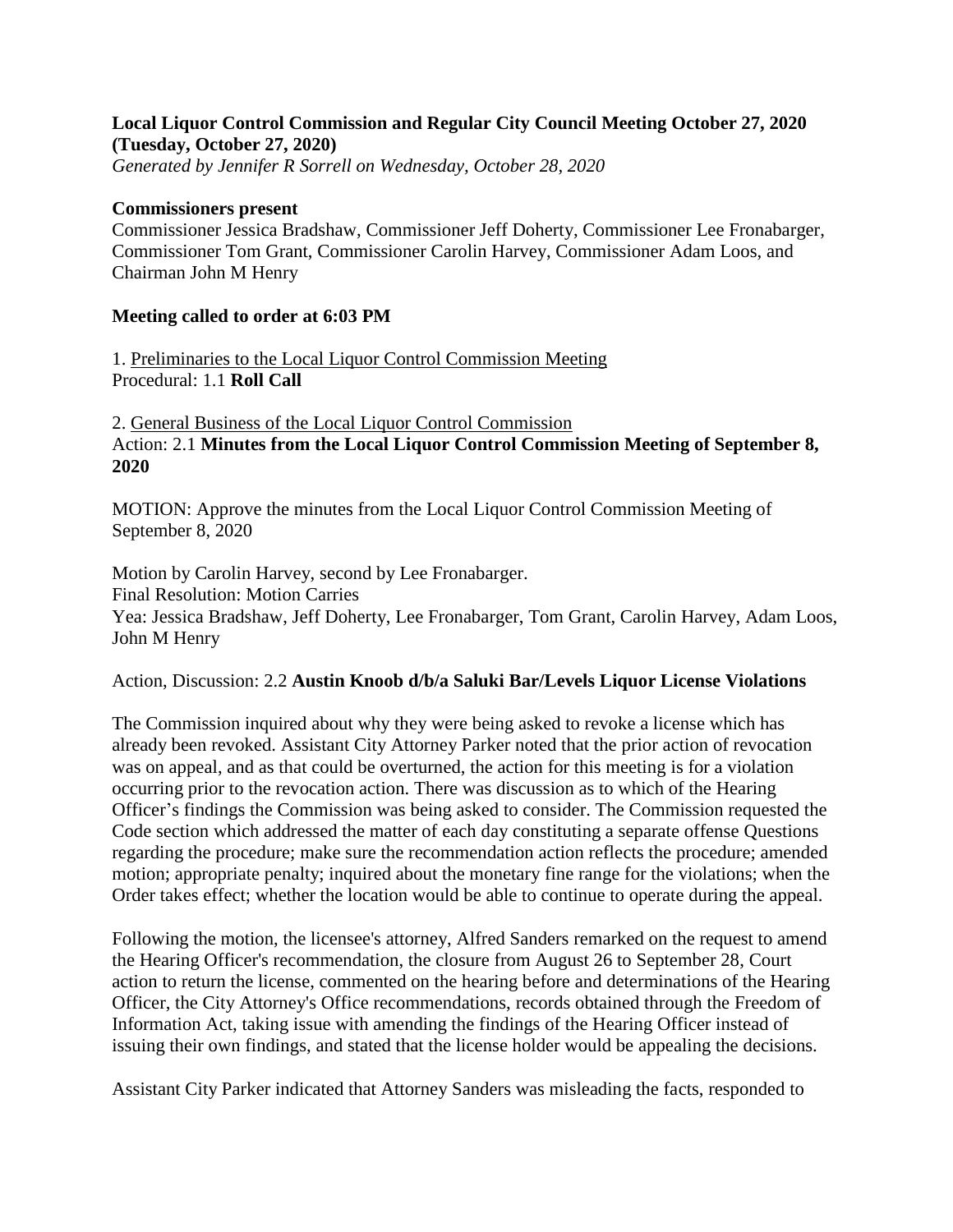points raised by Mr. Sanders, and responded to questions from the Liquor Commission.

MOTION: Revoke the Liquor License being held by Austin Knoob dba Saluki Bar/Levels

Motion by Carolin Harvey, second by Jessica Bradshaw.

Motion withdrawn.

MOTION: Accept the recommendation of the Hearing Officer

Motion by Jeff Doherty, second by Carolin Harvey. Motion Fails Yea: Jeff Doherty Nay: Jessica Bradshaw, Lee Fronabarger, Tom Grant, Carolin Harvey, Adam Loos, John M Henry

MOTION: Accept the Hearing Officer's findings with the modification that it reflect five counts, not one

Motion by Adam Loos, second by Jeff Doherty. Motion Carries Yea: Jessica Bradshaw, Jeff Doherty, Lee Fronabarger, Tom Grant, Carolin Harvey, Adam Loos, John M Henry

MOTION: Revoke the Liquor License being held by Austin Knoob dba Saluki Bar/Levels

Motion by Adam Loos, second by Carolin Harvey. Final Resolution: Motion Carries Yea: Jessica Bradshaw, Lee Fronabarger, Tom Grant, Carolin Harvey, Adam Loos, John M Henry Nay: Jeff Doherty

## Action: 2.3 **Application for a Class B2 Liquor License from Stix Tavern, Inc. d/b/a Stix Tavern at 517 South Illinois Avenue**

The Commission raised an issue of character relating to a social media post which relating to Mr. Knoob, what determinations to take into consideration, and what factors to include in the motion.

Attorney Sanders was present to represent Stix Tavern, Inc. He noted that the corporation has properly been filed with the State, disputed the violations listed in the exhibits, reviewed select charges in said exhibits, and asked the Commission to approve the application.

MOTION: Deny the Class B2 liquor license for Stix Tavern based on

1.) 2-4-4.A.2, "No license shall be issued to : A. An individual person: 2. Who is not of good character and reputation in the city.